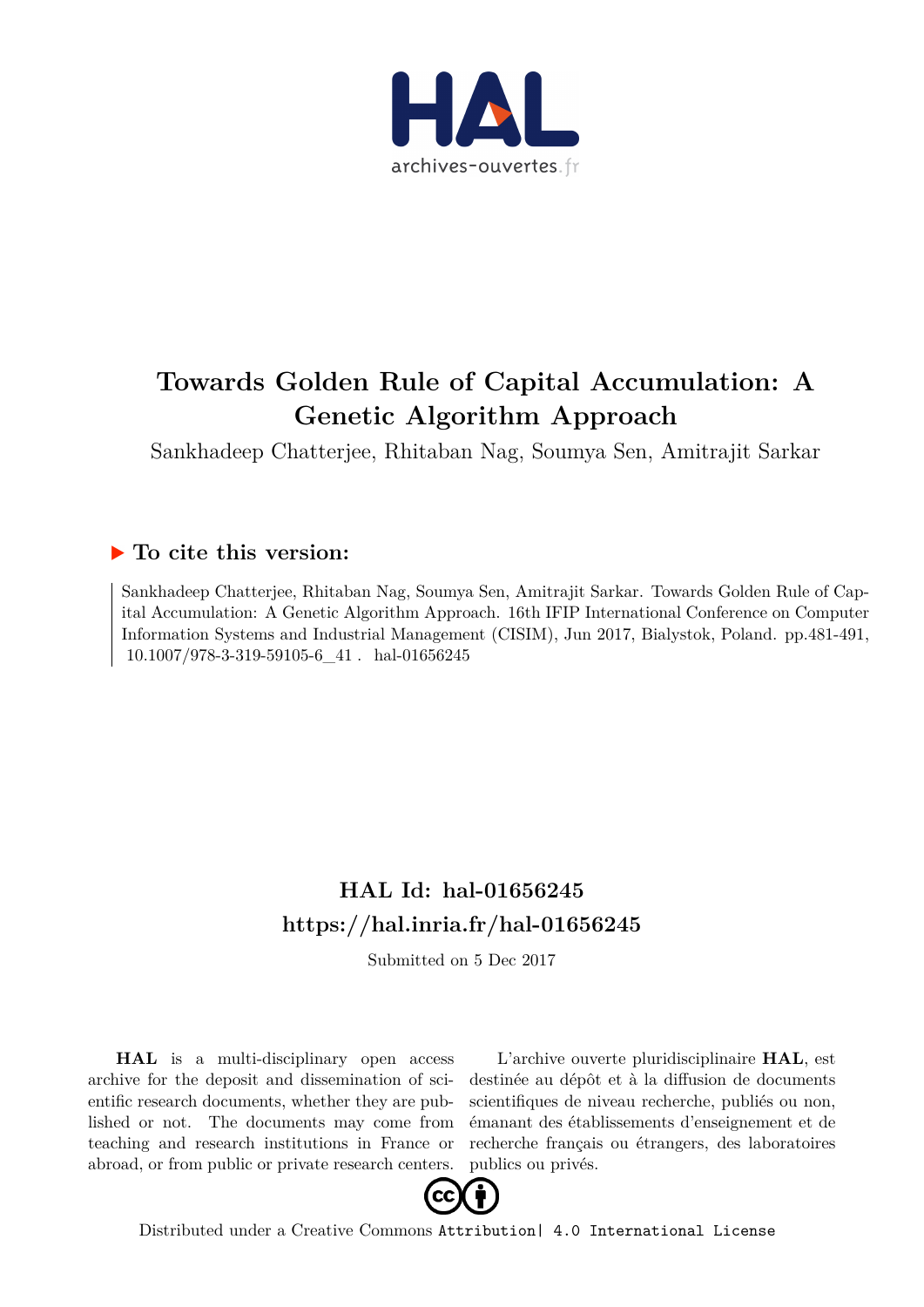# **Towards Golden Rule of Capital Accumulation: A Genetic Algorithm Approach**

Sankhadeep Chatterjee<sup>1</sup>, Rhitaban Nag<sup>2</sup>, Soumya Sen<sup>3</sup>, Amitrajit Sarkar<sup>4</sup>

<sup>1</sup>Department of Computer Science and Engineering, University of Calcutta, Kolkata, India, E-mail: chatterjeesankhadeep.cu@gmail.com

<sup>2</sup>Department of Economics, Raja Peary Mohan College, Uttarpara, Hooghly, India, E-mail: nag.rhitaban@gmail.com

<sup>3</sup>A.K.Choudhury School of Information Technology, University of Calcutta, Kolkata, India, E-mail – [soumyasen1@acm.org](mailto:soumyasen1@acm.org)

<sup>4</sup>Department of Computing, Ara Institute of Canterbury, Christchurch, New Zealand, E-mail: sarkara@cpit.ac.nz

**Abstract.** The current study deals with maximizing consumption per worker in connection with the economic growth of society. The traditional Solow model based approach is well-studied and computationally complex. The present work proposes a Genetic Algorithm (GA) based consumption maximization in attaining the Golden rule. An objective function derived from traditional Solow model based on depreciation rate and amount of accumulated capital is utilized. The current study considered a constant output per worker to incorporate a constant efficiency level of labor. Different ranges of Depreciation rate and accumulated capital are tested to check the stability of the proposed GA based optimization process. The mean error and standard deviation in optimization process is utilized as a performance metric. The experimental results suggested that GA is very fast and is able to produce economically significant result with an average mean error 0.142% and standard deviation 0.021%.

**Keywords:** Accumulated capital, Depreciation rate, Golden rule, Genetic Algorithm, Metaheuristic, Solow model

### **1 Introduction**

Economic growth of society directly impacts economy of a country. Economic growth depends on several factors; one of them is consumption. Thus, consumption maximization is an imperative task to ensure ever growing economic stability. Solow model [11] deals with the growth of the economy in terms of basic production, investment and depreciation. The steady level of capital plays a vital role in the same. Maximization of consumption is traditionally done by employing a long time consuming and computationally complex Solow model

<sup>©</sup> Springer-Verlag Berlin Heidelberg 2011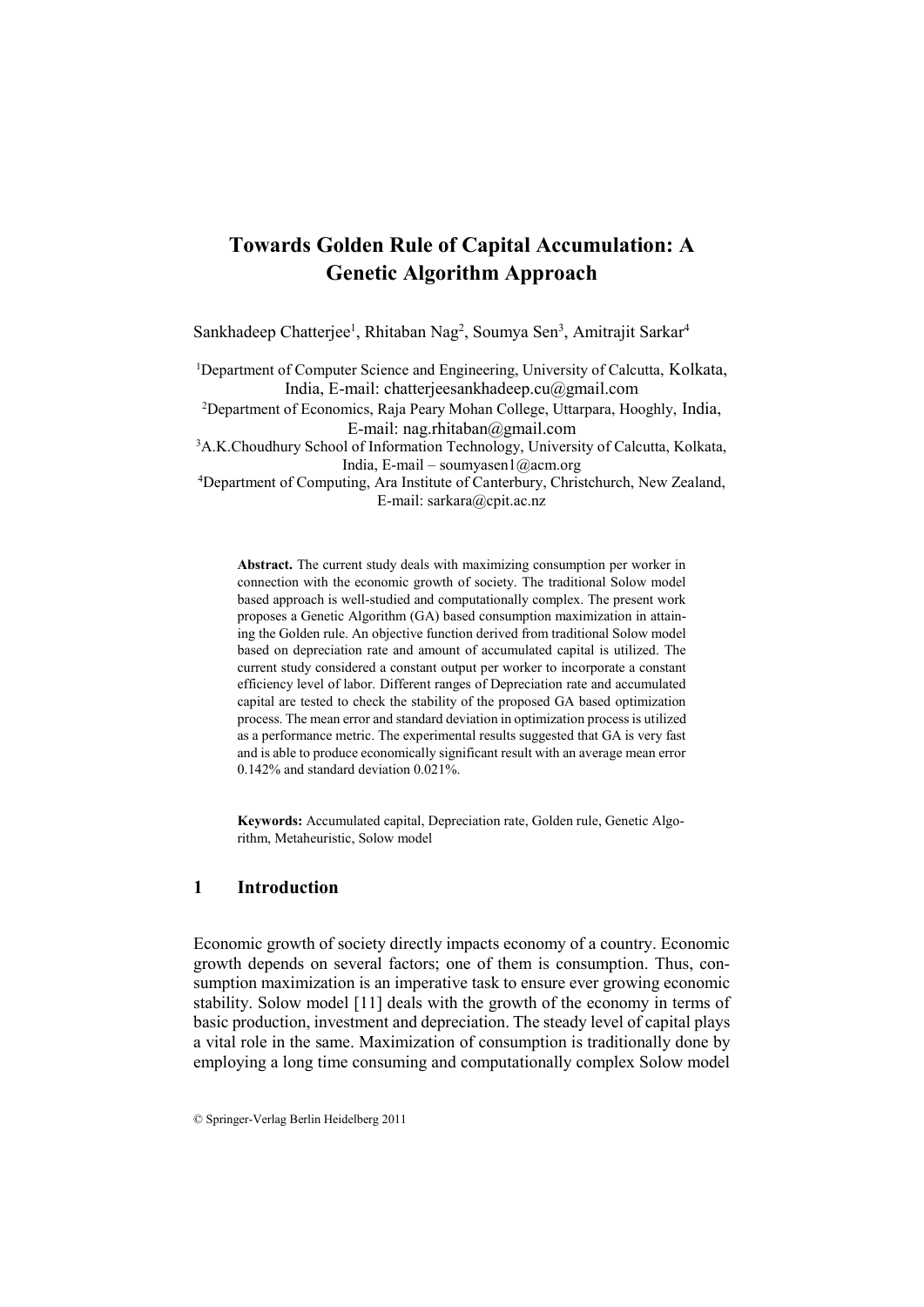based mathematical approach. Motivated by this, in the current work we consider Genetic Algorithm (GA) to maximize consumption. Typically, the economic problems can be framed as an optimization problem, such as cost minimization, and revenue maximization. Thus, efficient optimization methods are required to deliver accurate results. Consequently, several optimization algorithms can be involved to solve the required maximum profit level, such methods include the genetic algorithm (GA), particle swarm optimization (PSO), firefly algorithm, and cuckoo search algorithm (CS). Several studies have established the ingenuity and accuracy of GA [1-4]. Generally, the GA has numerous advantages including its flexibility to model the problem's constraints, and its easy convergence to the optimal solution inspired by Darwinian principle [6]. Nicoară [12] revealed about the GA relevance compared to the traditional methods for manufacturing structure optimization. Geisendorf [13] employed the GA to solve Resource Economic problem using two different assumptions to calculate the optimal extraction rate in order to achieve optimal benefits. Arifovic [14] solved decision rules of future production and sales by employing the GA in a competitive cobweb model in a market of single product. The simulation results indicated that the GA is capable of capturing different features from the experimental nature of the subjects under consideration. Riechmann [15] established that the GA can be connected with the evolutionary game theory. Hommeset al. [16] reveled that GA can converge to a series of near Nash equilibrium solutions, where the heterogeneous agent behavior has been modeled using GA.

The rest of the work is arranged as follows; first in section 2 the basic economic background is introduced and mathematically explained. Next in section 3 the economical steady state is introduced and explained. In section 4 Golden rule of capital based on the Solow model is formulated. The appropriateness of choosing the objective function is mathematically established. Section 5 introduces the GA based proposed method. Section 6 reported the experimental set up of GA and finally, Section 7 reveals experimental results. It discusses the economic significance of the obtained results as well.

# **2 Basic Economic Background**

The Solow model deals with growth of economy. It includes the living standard of every citizen currently living in the economy. Their living standard depends on various kinds of determinant; one of them is their income. The consumption increases with increasing earning of citizens thereby raising the overall consumption of economy. These results in potential growth in economic systems as the consumption rate of citizens have increased inside that economy. Consequently, consumption turns out to be a major indicator of growth. At maximum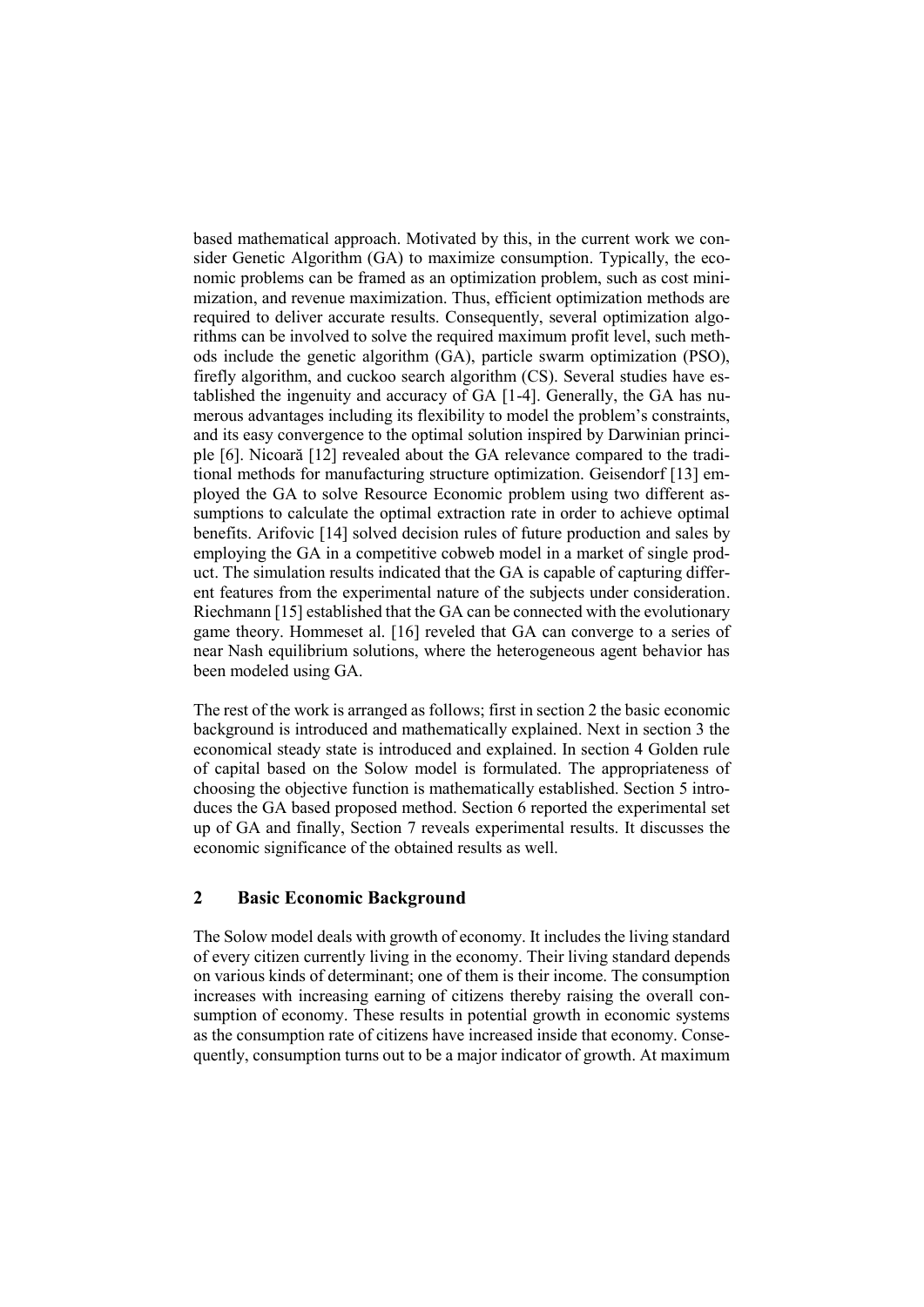consumption rate, economic growth will take place. The golden rule of capital accumulation is a tool which has used to maximize the consumption. Golden rule actually indicates steady state with maximum consumption. The aforesaid formalism is mathematically established using a basic Coubb-Douglaus production function [11].

$$
Q = f(L, K)
$$
  
\n
$$
\frac{Q}{L} = f(\frac{L}{L}, \frac{K}{L})
$$
  
\n
$$
y = f(1, k)
$$
  
\n
$$
y = f(k)
$$
 (1)

Where,' $k'$  denotes capital per worker,'y' denotes output per worker, 'c' is consumption per worker, 't' is investment per worker, ' $Q'$  is total output, 'L' denotes total labor and  $K'$  is total capital.

Suppose, a firm earns 'y' and saves 's' fraction of 'y'.  $(1 - s)$  fraction of 'y' goes to its consumption. Hence;

$$
c = (1 - s) * y \tag{2}
$$

Where, ' $y'$  is income per worker. And the relation between income per worker and consumption is given by;

$$
y = c + i \tag{3}
$$

From (2) and (3) we get;

$$
y = (1 - s) * y + i
$$
  
\n
$$
i = s * y
$$
  
\n
$$
i = s * f(k)
$$
 (4)

Investment per worker depends on the savings rate of the firm (s). There is a positive relationship between investment per worker and savings rate. As saving rate rises, investment per worker also rises. An increasing savings rate shifts the investment per worker vs. capital per worker curve upward as depicted in Figure 2.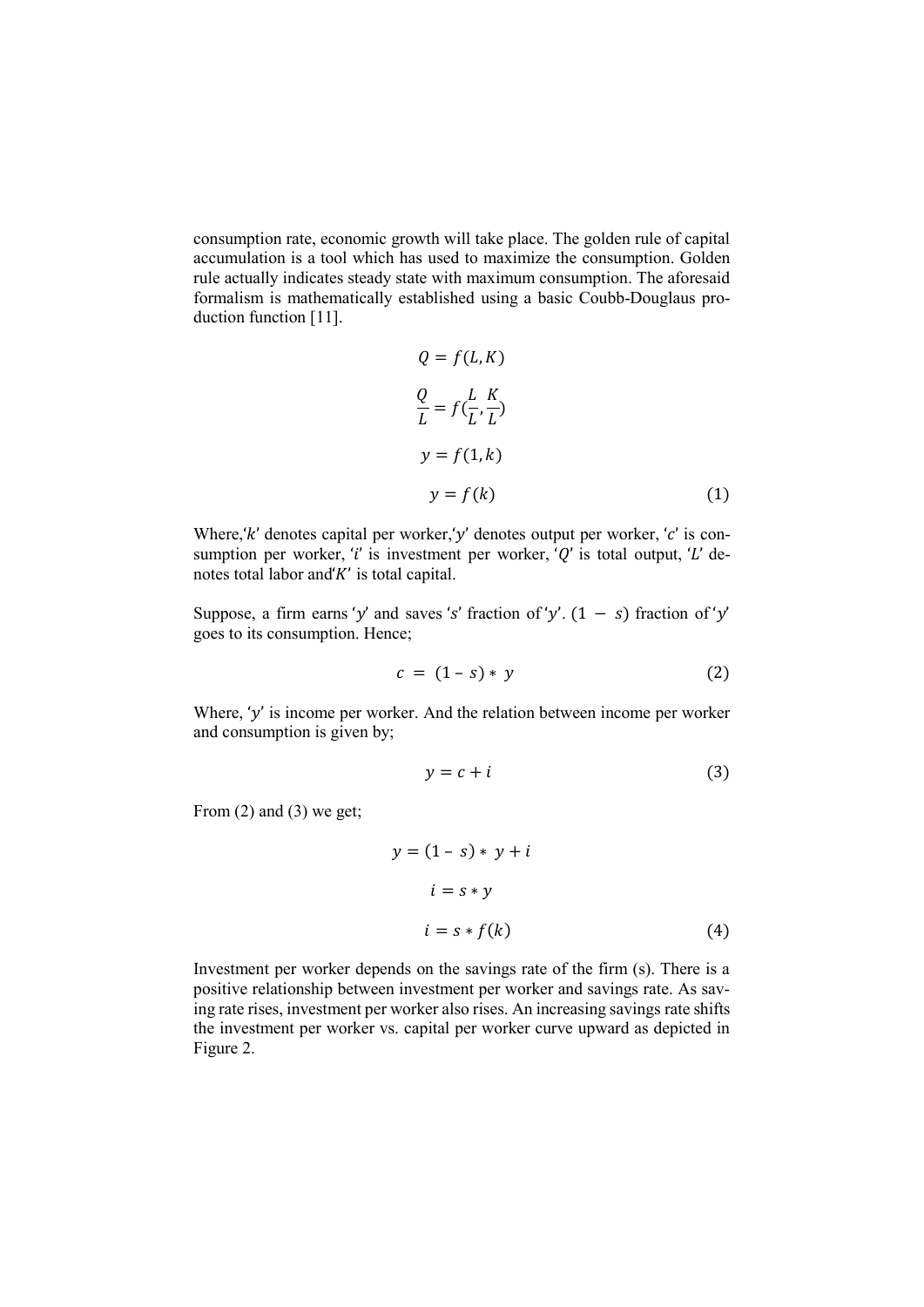

**Fig. 1.**Capital per worker vs. output per worker curve

**Fig. 2.**Combining output per worker and investment per worker curve. Where,  $sf(k)$  denotes investment per worker curve



**Fig. 3.**Relationship between capital and total depreciation

**Fig. 4.**Combining Figure 1 and Figure 3. Depicting economic steady state

The relationship between change in capital per worker and depreciation is given as;

$$
\Delta k = i - \delta * k \tag{5}
$$

From equation (4) we get;

$$
\Delta k = s * f(k) - \delta * k
$$

Figure 3 depicts that depreciation is increased with increased capital per worker.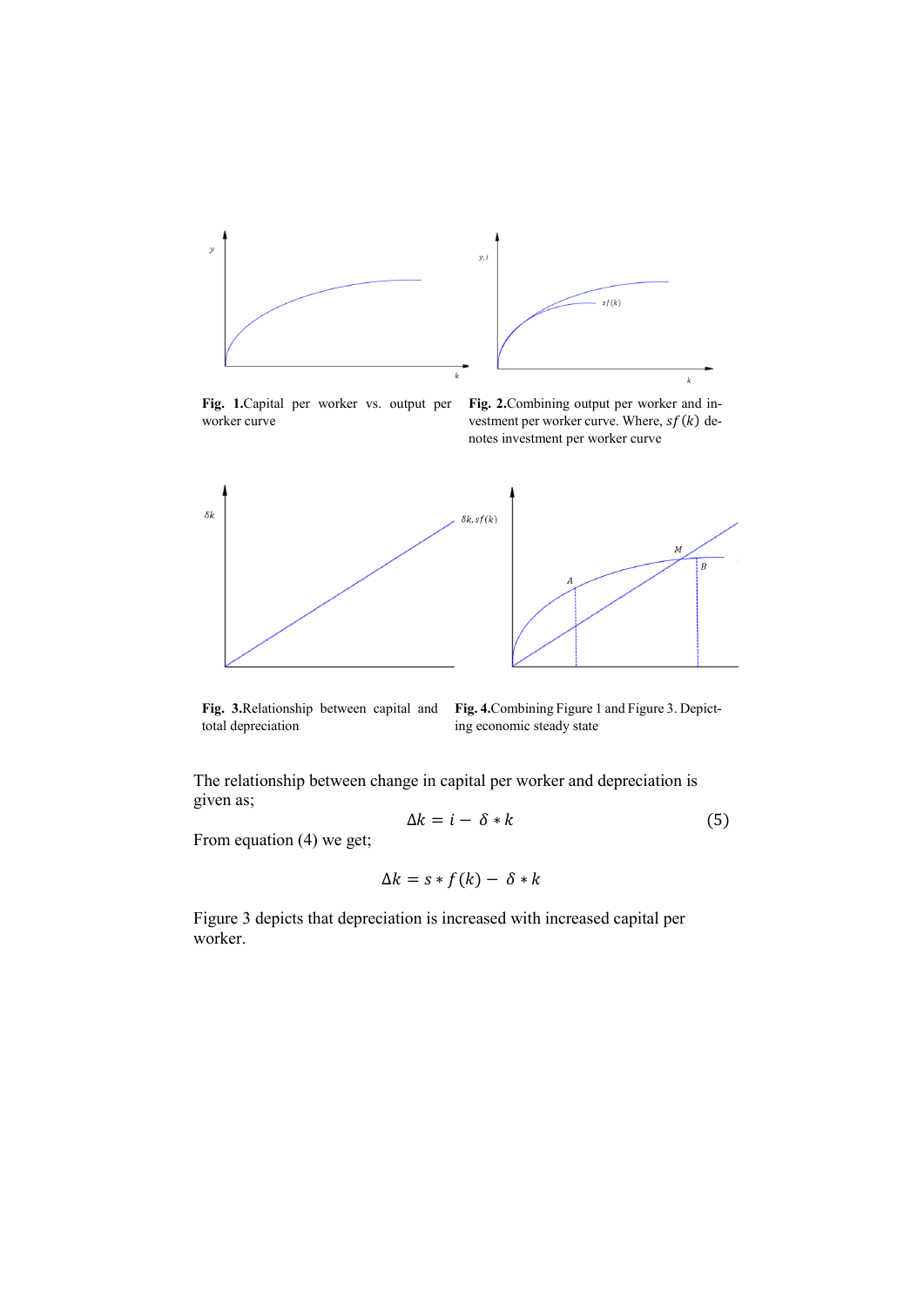### **3 Economical Steady State**

From the Figure 4 we depict how the economy approaches the steady level of capital. In Figure 4 we have shown the steady level is at point  $M'$ . Now, to examine whether at point ' $M'$ ' the economy reached steady state level of capital or not we take two points. The first point is point 'A'which is below the steady state level. And the second point is point  $B'$  which is above the steady state level. At point 'A'it can be observed that the investment curve is steeper than the depreciation, so here investment is greater than the depreciation thus, if investment takes place it would enrich the capital stock which would lead to higher output. The capital increases from the point 'A' and moves toward point 'M' while in case of the point 'B' the depreciation is steeper than the depreciation.If investment takes place it would shrink the capital stock as depreciation is far greater than the investment. Thus, the level of capital will move downward to the point  $M'$ .

# **4 Golden Rule level of Capital**

After achieving the steady state level of capital, there is a state where we maximize the consumption per worker that is generally known as the Golden rule level of capital [11, 18]. The Golden rule addresses the question of presence of any growth in an economy. There are many factors which decide the growth of an economy. The current study focuses on the consumption. Maximization of consumption is an imperative task in order to achieve economic growth. The Golden rule of capital indicates a state (a unique value of depreciation rate and amount of capital accumulated) that ensures maximum consumption level, thereby assures a strong economic growth [18].

From equation 3 and 5 we get;

$$
c = y - i
$$
  
\n
$$
\Delta k = i - \delta * k
$$
  
\n
$$
i = \delta * k
$$
 (6)

As, the difference between output and depreciation curve is zero (At point  $'M'$ ) of Figure 4) Hence,  $\Delta k = 0$ 

$$
c = f(k^*) - \delta * k^* \tag{7}
$$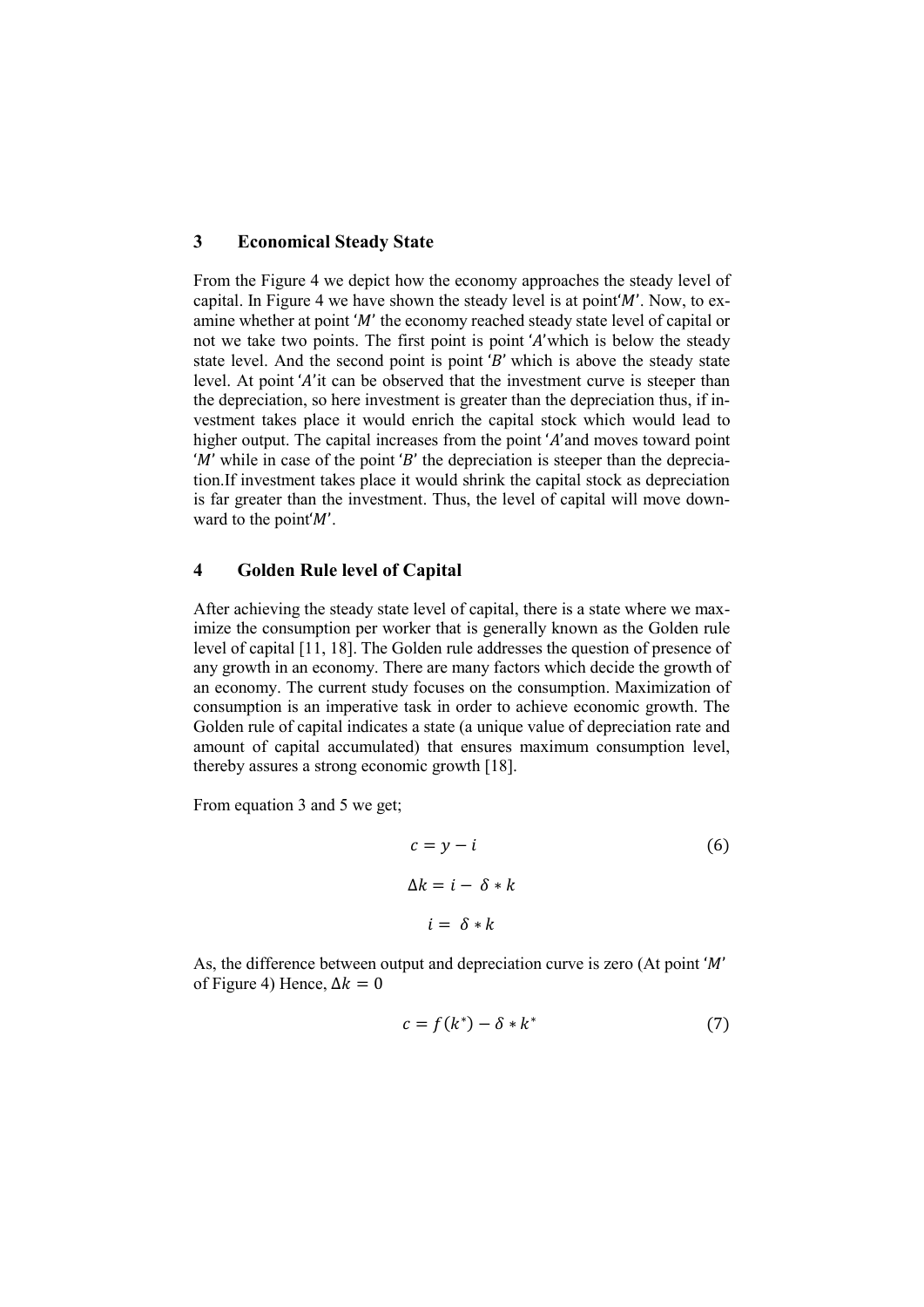Here,  $i = \delta * k^*$  as stated in Golden rule of Capital [11]. Now differentiating with respect to  $k^*$  we get;



**Fig. 5.**Golden rule level of capital accumulation. At point ' $c'MP_k = \delta$  which indicates that the rate of change of output with respect to capital  $(MP_k)$  is equal to the slope of the depreciation line. Thus it is achieving the Golden rule of capital accumulation.

At maxima we have;

$$
\frac{dc}{dk^*} = 0
$$
  

$$
f'(k^*) - \delta = 0
$$
  

$$
f'(k^*) = \delta
$$
  

$$
MP_k = \delta
$$
 (8)

Change in output due to one unit increase of capital is called the marginal product of capital and is denoted as  $MP_k$ . In Figure 1 output per worker vs. capital curve has already been described. The slope of this curve is  $\frac{dy}{dx}$  which is denoted by  $MP_k$ . Initial condition to achieve the Golden rule level of capital is; marginal product of capital should be equals to depreciation rate. To decide if the Golden rule of capital is steady or not; we consider two different cases.

**i. Case 1**

$$
MP_k - \delta < 0
$$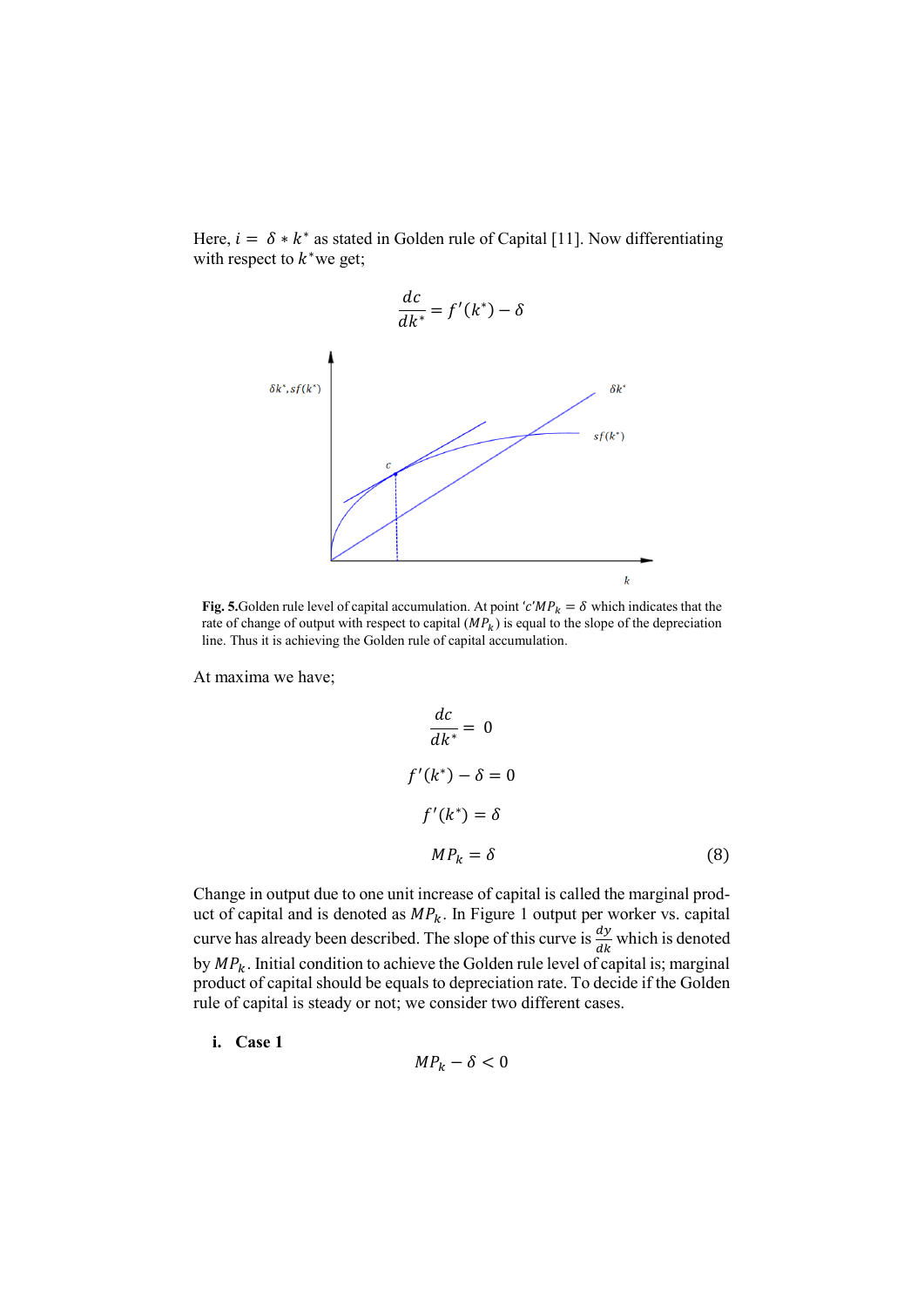Where, if one unit of capital is added, output will increase less than the depreciation. If level of capital is increased consumption will fall.

#### **ii. Case 2**

$$
MP_k - \delta > 0
$$

Where, if one unit of capital is added, output will increase more than the depreciation. If level of capital is increased consumption will rise.As none of Case 1 and 2 produces a steady state hence, equation 8 is only condition which satisfy Golden rule level of capital.

# **5 Genetic Algorithm based methodology**

The GA is a parallel optimization procedure that relies on evolution for optimizing a group of solutions at once [5]. The model is highly inspired from Darwinian principle of Natural Evolution, and involves a population which participates in finding the solution of a particular problem under consideration. In the proposed work, the GA is applied to determine the optimal consumption value, where the GA proves its effectiveness for superior convergence toward global optimization compared to other global search algorithm. The overall GA algorithm is as follows [6] mentioning types of different operators. Each chromosome represents a potential solution in mating pool. The chromosome representation considered in the current study is as follows;

```
Algorithm: Genetic Algorithm
Start
Generate random chromosomes' population that represents 
solutions 
Evaluate the population-fitness
Create new population using the following steps:
Select two parent chromosomes form the population based 
on their fitness (Roulette)
Crossover the parents to generate new offspring (Single 
Point)
Mutate new offspring at each locus (Gaussian)
Place new offspring in the new population
Use new generated population 
Test: If the end condition is satisfied, stop, and re-
turn the best solution in present population
Stop
```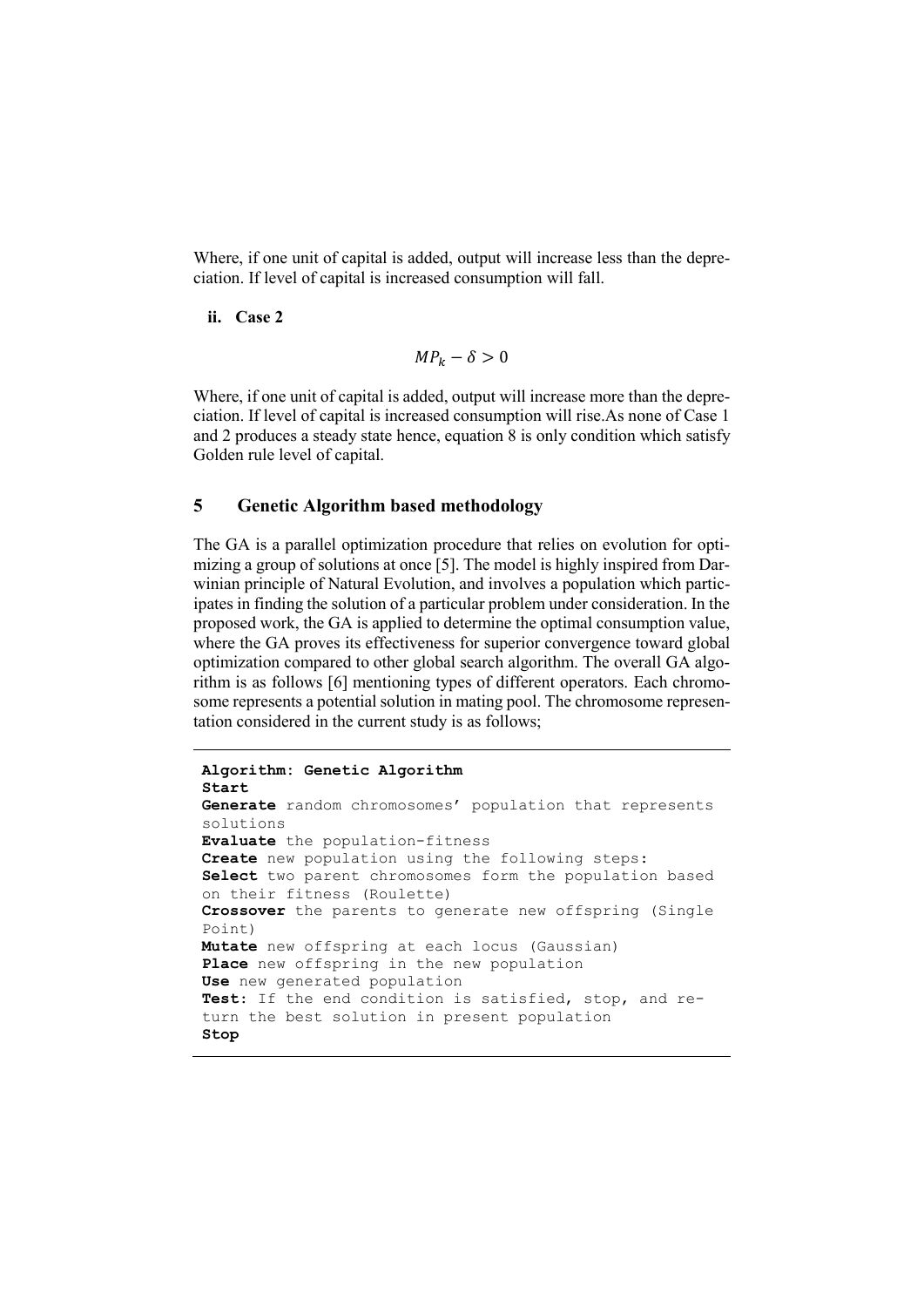A binary coded chromosome representation technique is adapted. The chromosome has two major parts. The first part depicts  $\delta$  (depreciation rate) and the next part depicts  $k^*$  (amount of capital accumulated). The chromosome representation is depicted in Figure 6. Each part is numerically a sequence of binary digits. The length of each such part is  $n$ . The length depends on the search range of the corresponding variable.



**Fig. 6.**Chromosome representation of Genetic algorithm

As reported in the preceding algorithm, it is clear that each member of the population represents a potential solution of the problem under concern. Further, each of them is associated with a fitness value indicating the superiority of that particular solution. The fitness value is calculated by following equation 7 described in section 4.

Solutions at any stage participate in Darwinian reproduction, survival of the fittest and other genetic operations to produce successors. The GA tries to find out the best solution at every generation by breeding the best solutions from the previous generation. The candidate solutions under consideration are actually artificial chromosomes which are inspired from the DNA structure. In practice, these chromosomes have fixed length strings (binary/real coded), where each location (gene) holds information about one of the variables associated in the problem. In the current study real coded fixed length formalism is utilized. Each chromosome has two different components one depicting  $\delta$  (Depreciation rate) and another is  $k^*$  (amount of capital accumulated). The range of each of the components varies from context to context [18].

GA the population (initially random) by applying genetic operators already defined to generate new solutions from them. The genetic operators such as crossover, mutation and several other versions of these two are popular [7-8].Crossover can be of different types; broadly Single point or multi point. The current study used a single point crossover [9] method. A Gaussian type mutation strat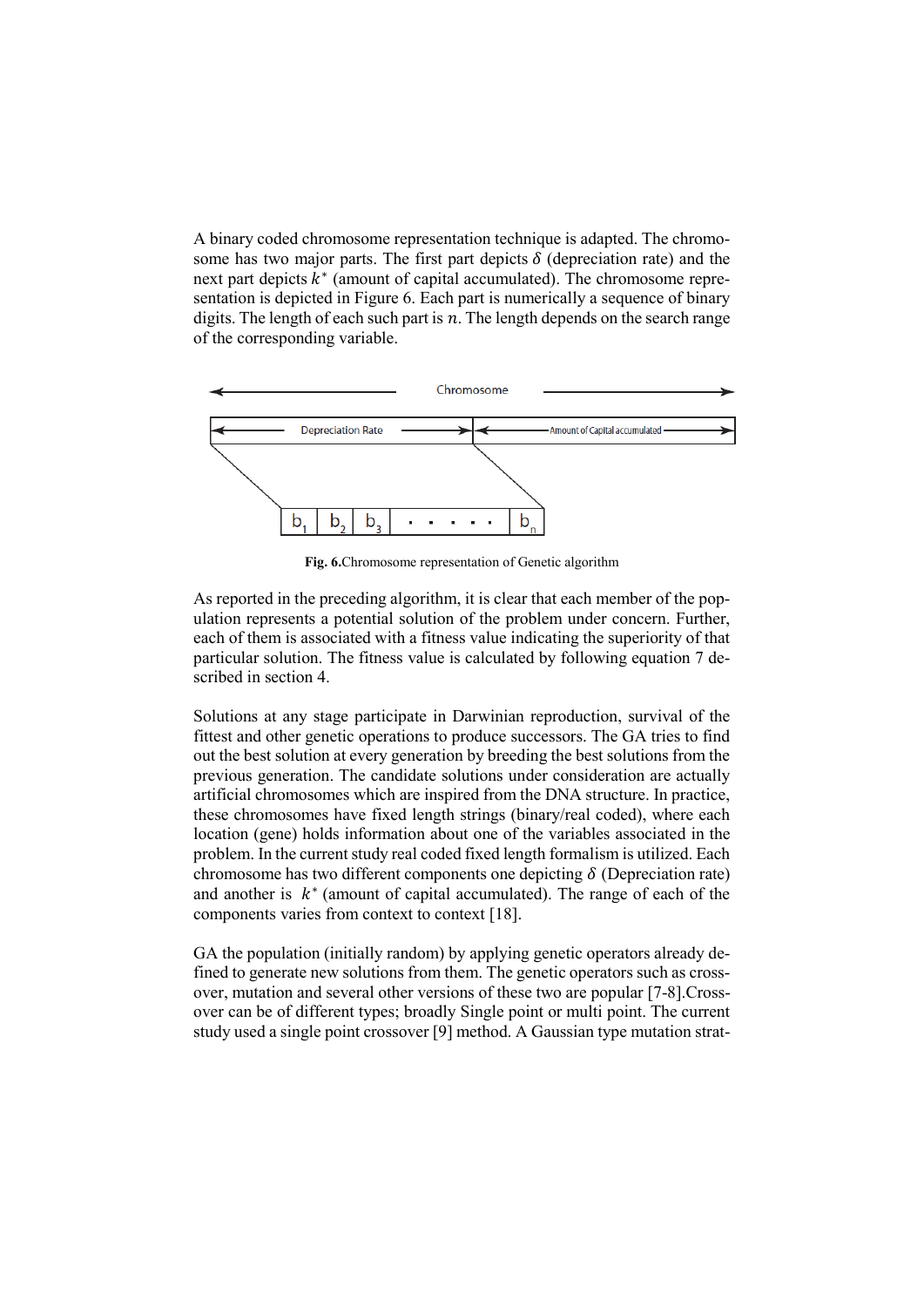egy is adopted [10] and employed. The probability value of mutation is determined by a simple trial and error method and is described in next section. Based on the preceding genetic algorithm procedure, Figure 7 demonstrated the proposed approach for consumption maximization in achieving Golden rule of capital accumulation using the GA.



**Fig. 7.**The profit maximization process using Genetic Algorithm

# **6 Results & Discussion**

The experiments are carried out using Intel Core i3 4GB Machine. A real coded Genetic algorithm is implemented using the algorithmic set up which are obtained by running the GA 100 times with different parameters and is described in Table 1. Depending on the difficulty of the problem being solved the initial size of population is set to 200 and maximum number of generation is set to 500. The selection procedure during iteration is Roulette. Single point cross over strategy is adopted with a crossover probability of 0.15 which indicates that a significantly low probability would be sufficient to ensure the better quality population, while it is kept low in order to prevent the process from being trapped in local optima. The solution generated by the proposed system is a pair of values consisting  $\delta$  (depreciation rate) and  $k^*$  (amount of capital accumulated) with in the given range of search. The output is approximate a point in search space for which the objective function is highly close to global optima.

**Table 1.**Genetic algorithm setup for consumption maximization

| Size of Population           | 200      |
|------------------------------|----------|
| Maximum number of generation | 500      |
| Type of Selection            | Roulette |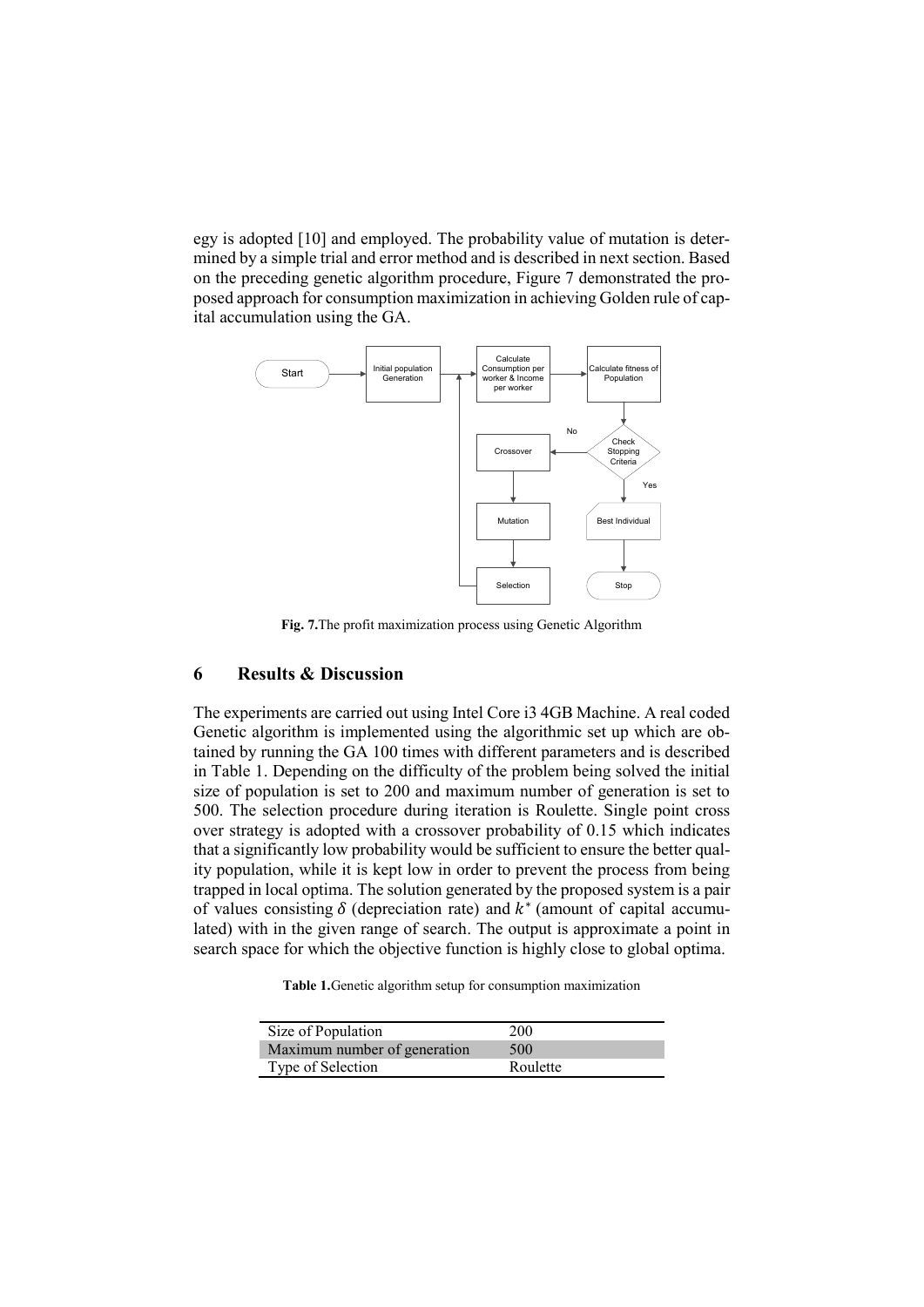| Type of Crossover     | Single point crossover |
|-----------------------|------------------------|
| Crossover probability | 0.15                   |
| Mutation type         | Gaussian               |
| Stall Time Limit      | 25 seconds             |

The experiments are run for 50 times for each set up of input ranges and the best results are reported. The objective function is already described and explained in section 4 (equation 7).  $f(k^*)$  denotes output per worker. This is kept constant to ensure constant efficiency level of labor [18] and in the current study this is set to 2000.  $\delta$  denotes depreciation rate and  $k^*$  denotes amount of capital accumulated.

# **7 Experimental results**

Table 2 reports the performance of Genetic Algorithm. Performance analysis is done using the Mean Error and Standard Deviation. The results are tabulated in form mean error (%)  $\pm$  standard deviation (%). Different ranges of  $\delta$  and  $k$  is used. The ranges are written in form *[lower bound, upper bound*]. As suggested in [11] the range of  $\delta$  is kept low and  $k$  is kept high. The mean error for ranges [0.01,0.1], [1,1000] of  $\delta$  and k respectively the mean error is 0.257% and standard deviation is 0.005%.Next for ranges [0.1,0.9] and [1,1000] the achieved mean error and standard deviation are 0.192% and 0.043% respectively. The average of these different set up is reported as well. Average mean error achieved is 0.142% and standard deviation is 0.021%.

| Range of $\delta$ | Range of $k^*$ | Mean Error $(\%$ ) $\pm$ Standard Deviation $(\%$ |
|-------------------|----------------|---------------------------------------------------|
| [0.01, 0.1]       | [1, 1000]      | $0.257\% \pm 0.005\%$                             |
| [0.1, 0.9]        | [1, 1000]      | $0.192\% \pm 0.043\%$                             |
| [0.25, 1]         | [250, 750]     | $0.048\% + 0.003\%$                               |
| [0.01, 0.9]       | [250, 850]     | $0.072\% + 0.036\%$                               |
|                   | Average        | $0.142\% \pm 0.021\%$                             |

**Table 2.**Performance analysis of GA

Figure 8 depicts the convergence graph of Genetic Algorithm for ranges of  $\delta$ and  $k$  [0.01, 0.1] and [1, 1000] respectively. GA took 52 iterations to converge. Figure 8 depicts a similar plot with ranges [0.1, 0.9] and [1, 1000] of  $\delta$  and  $k$ respectively. It took 54 iterations to converge.The plots reveal that GA is extremely fast in maximizing the objective function and is better than traditional methods [18] because these involve calculation of mathematical differentiation of complex functions and is proved to be NP - Hard (exponential complexity)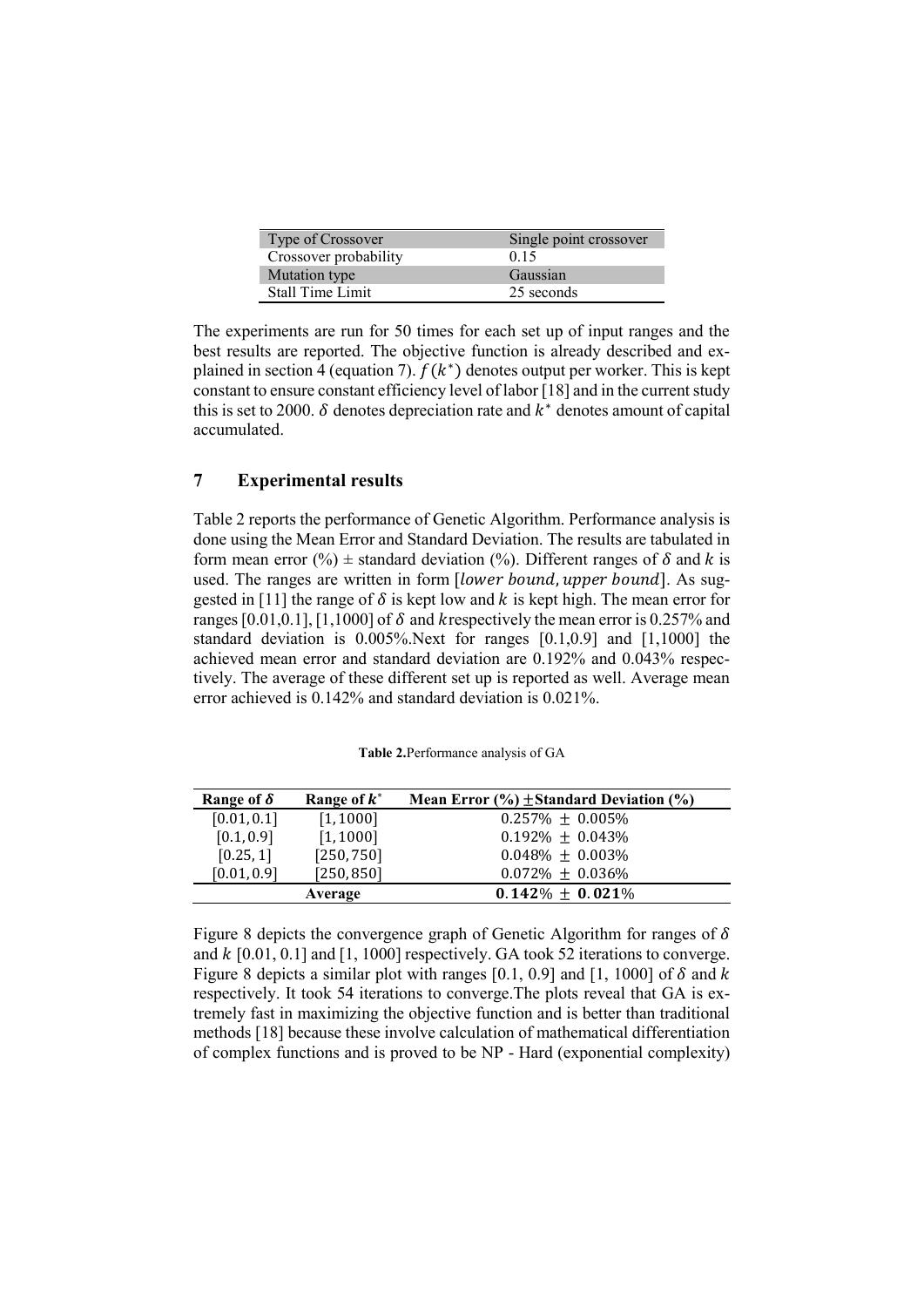[17]. GA is faster as it takes polynomial time to converge [3, 4]. This is supported by the experimental results and it establishes that GA based method to be faster than traditional method as well.



**Fig. 8.**GA convergence plot with ranges of  $\delta$ and  $k$ being [0.01-0.1] and [1-1000]

**Fig. 9.**GA convergence plot with ranges of  $\delta$ and  $k$ being [0.1-0.9] and [1-1000]

#### **7.1 Economic Significance**

The results obtained by Genetic algorithm are economically significant. The optimum results indicated that in maximizing the consumption per worker the value of depreciation rate  $(\delta)$  tends to the lower bound of the given range which indicates a lower depreciation rate. From economical point of view lower depreciation rate is expected [11] and in addition the capital accumulation tends to the higher bound of given range that indicates an increased accumulated capital that is equally significant [18].

#### **Conclusion**

Economic growth takes a vital role in sustainable development of a society and impacts the economic stability of a country to a greater extent. The current study considered the consumption maximization problem which is a major factor in economic growth. The traditional Solow model based approach is time consuming and computationally complex due to high involvement of mathematical operations and is proved to be NP-Hard. In the current study a wellknown Darwinian principle inspired metaheuristic Genetic Algorithm is employed in maximizing the consumption (The Golden rule of capital accumulation) in terms of depreciation and capital accumulation. Experimental results have indicated that the proposed GA based method is highly fast and produces